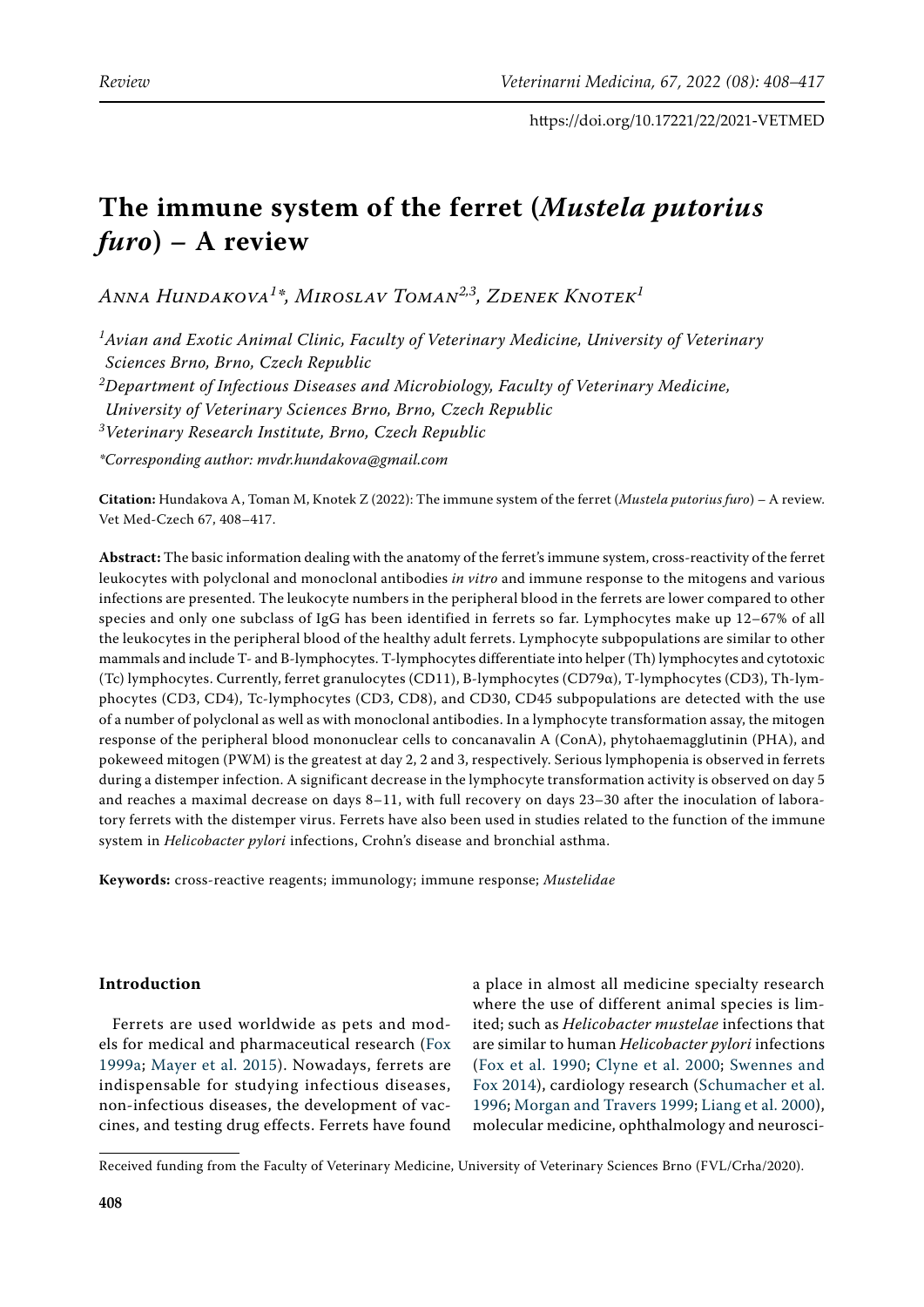ence [\(Kawasaki et al. 2004](#page-7-2); [Lu et al. 2018;](#page-7-3) [Schwerin](#page-8-2)  [et al. 2018;](#page-8-2) [Fujishiro et al. 2020\)](#page-7-4).

Recently, their use in biomedical research has shown a remarkable increase ([Belser et al. 2011](#page-6-3); [Cameron et al. 2012;](#page-6-4) [Mayer et al. 2015;](#page-7-0) [Otte et al.](#page-8-3)  [2016;](#page-8-3) [Patterson and Fox 2017;](#page-8-4) [Albrecht et al. 2018](#page-6-5); [Gollakner and Capua 2020](#page-7-5); [Kim et al. 2020\)](#page-7-6). Despite the increased interest in ferrets, there is still little information on the immune system of ferrets and its response to stimuli *in vitro* and the immune response to infection *in vivo*. The aim of this review is the presentation of the current information concerning the basic anatomy of the ferret's immune system, cross-reactivity of the ferret's leukocytes with polyclonal and monoclonal antibodies *in vitro*  and the immune response to mitogens and various infections.

#### **Ferret's immune system**

The immune system protects the body against pathogens, fights off infections, gets rid of nonfunctional cells, and together with the endocrine and nervous system creates homeostasis ([Trebichavsky](#page-9-1)  [et al. 2000\)](#page-9-1). The structure of the immune system of ferrets is similar to that of other mammals and consists of a thymus, a spleen, lymph nodes, tonsils, bone marrow and leukocytes in the peripheral blood.

#### THYMUS

The ferret's thymus is located within the thoracic inlet in the cranial mediastinum. A branch of the brachiocephalic artery at the level of  $3<sup>rd</sup>$  rib supplies blood to the thymus ([Fox 2014\)](#page-7-7). [Wu et al.](#page-9-2)  [\(2012\)](#page-9-2) performed a study involving the ferret's thoracic anatomy using computer tomography (CT) and positron emission tomography (PET) scans as forms of *in vivo* imaging methods. A respectably-sized thymus was identified on the CT scans in the 4–6 month-old ferrets, but no exact measurements were given. The PET scans showed the thymus to be the second most metabolically active organ in the ferrets' thoracic cavity in this age group ([Wu et al. 2012](#page-9-2)). Published pathologies of the thymus in veterinary medicine of ferrets are scarce to date ([Taylor and Carpenter 1995](#page-9-3); [Mayer et al.](#page-7-8)  [2014;](#page-7-8) [Parry 2018\)](#page-8-5).

## SPLEEN

The ferret's spleen has shape of a half-moon [\(Evans and An 1999\)](#page-6-6). It is consistent in colour and smooth on the surface. It is located in the left hypogastrium copying the great curvature of the stomach and is attached to the liver and stomach by the *ligamentum gastrosplenicum* as a part of the *omentum* [\(Powers and Brown 2012\)](#page-8-6). It can slightly change its localisation according to the position of the stomach and its content. The normal size of a spleen in adult ferrets is  $5.1 \text{ cm} \times 1.8 \text{ cm} \times 0.8 \text{ cm}$  in length, width, and thickness. Splenomegaly is a common finding in ferrets with inflammatory conditions, especially of the gastrointestinal tract ([Williams](#page-9-4) [and Wire 2020](#page-9-4)), with cardiomyopathy, especially congestive heart failure ([Ellis 2006](#page-6-7)), and when extramedullary haematopoiesis (EMH) is present. Although it is unclear why, some ferrets possess extramedullary haematopoiesis in the spleen throughout their lifetime ([Lennox 2012](#page-7-9)). It possibly represents a compensatory mechanism for the decreased bone marrow function or increased need for blood cells. Some authors believe that EMH might be an adaptation mechanism for oestrogens' bone marrow suppression and chronic inflammation ([Sherill and Gorham 1985;](#page-8-7) [Williams 2010](#page-9-5); [Mayer et al. 2014\)](#page-7-8). Evaluation of the splenic size should be undertaken prior to anaesthesia as isoflurane causes sequestration of red blood cells (RBCs) in the spleen ([Ko and Marini 2011](#page-7-10)). When fully enlarged, it extends diagonally from the upper left to the lower right abdomen while crossing the midline [\(Powers and Brown 2012](#page-8-6)). Microscopically, the spleen is divided into white pulp (immune response) and red pulp (lymphopoiesis, red blood cell apoptosis). In this species, red cell production in the spleen is thought to occur throughout the animal's life [\(Lennox 2012](#page-7-9)). The spleen is vascularised by the splenic artery that is branch of the celiac artery. Blood drainage is managed by the splenic vein that drains into the gastro splenic vein and then into the portal vein. Its innervation comes from the celiac plexus [\(Evans and An 1999\)](#page-6-6).

## LYMPH NODES AND TONSILS

Ferrets possess a vigorous system of lymph nodes. Major peripheral lymph nodes include a pair of submandibular lymph nodes, a medial retropha-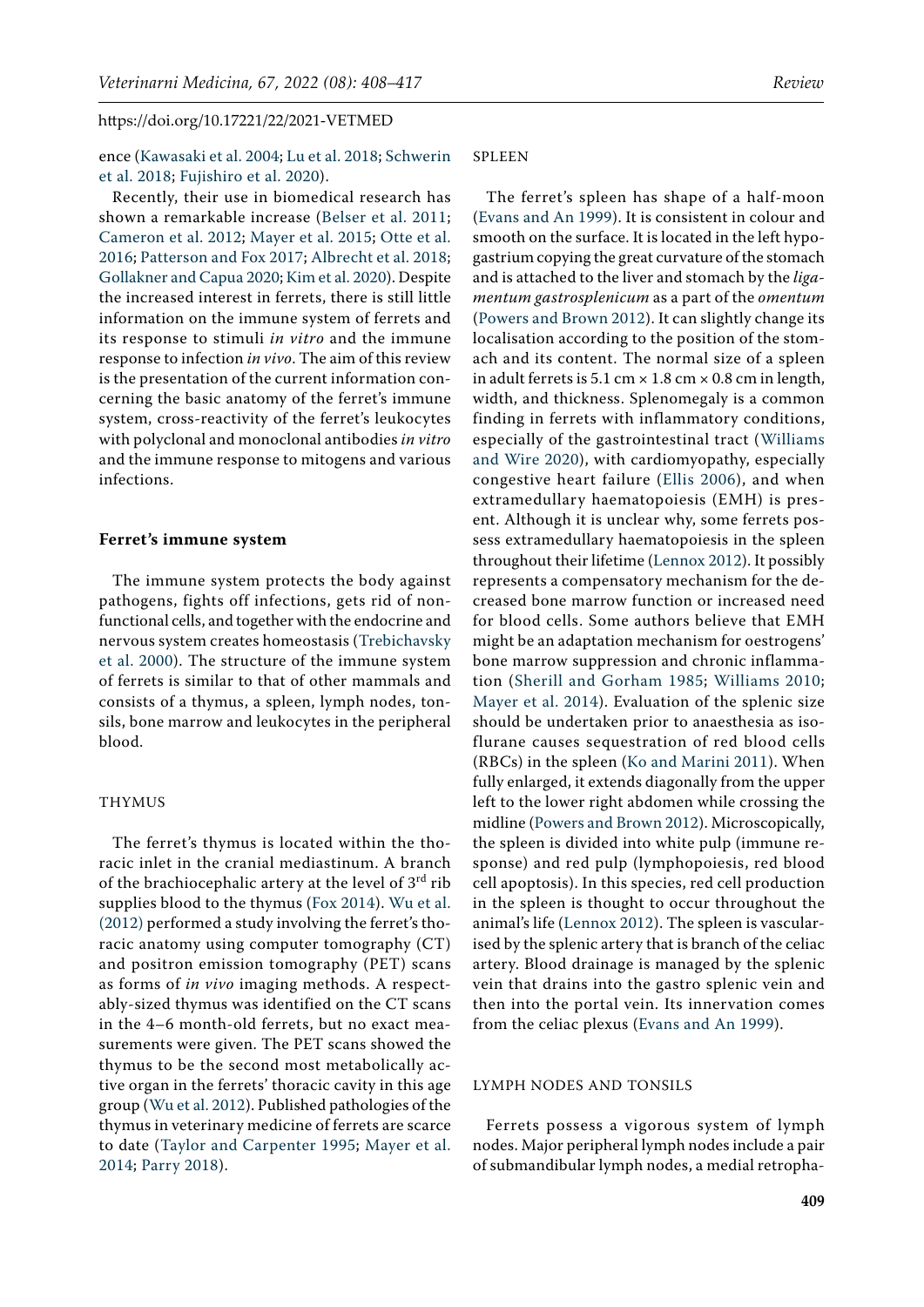ryngeal lymph node, a pair of axial lymph nodes, a pair of femoral lymph nodes, and a pair of popliteal lymph nodes. The submandibular lymph nodes are located just in front of the mandibular salivary gland which might make it confusing to recognise these structures [\(Powers and Brown 2012](#page-8-6)). None of these nodes should be palpable in healthy ferrets [\(Antinoff and Hahn 2004](#page-6-8)). In ferrets, the mediastinum is believed to be complete [\(Powers and Brown](#page-8-6)  [2012\)](#page-8-6) and the mediastinal lymph nodes include the anterior mediastinal lymph node [\(Lewington 2007\)](#page-7-11), paratracheal lymph node and subcarinal lymph node ([Wu et al. 2012\)](#page-9-2). The abdominal cavity has multiple small lymph nodes. There is a single palpable lymph node (known as the jejunal lymph node or cranial mesenteric lymph node) ([Suran et al.](#page-9-6)  [2017](#page-9-6)) in the mesentery that has been studied ([Paul-](#page-8-8)[Murphy et al. 1999](#page-8-8)) and is consistent with the one found in minks. It is located at the junction of the cranial and caudal mesenteric veins and embedded in fat at the root of the small intestine mesentery, with the size in young adult ferrets being  $12.4 \pm$ 2.4 mm in length by  $6.9 \pm 2.0$  mm in width ([Paul-](#page-8-8)[Murphy et al. 1999\)](#page-8-8). In a later study [\(Garcia et al.](#page-7-12)  [2011](#page-7-12)), the pancreaticoduodenal  $(5.29 \pm 1.32 \text{ mm})$ in length), splenic  $(5.93 \pm 1.59 \text{ mm in length})$ , gastric  $(7.7 \pm 2.6 \text{ mm in length})$  and hepatic lymph nodes were identified in ferrets with average age of 3 years. Additional lymph nodes were later identified using ultrasound; specifically, the caudal mesenteric, medial iliac and lumbar aortic nodes [\(Suran](#page-9-6)  [et al. 2017](#page-9-6)). Abdominal lymph node enlargement is common in ferrets with gastrointestinal disease, lymphosarcoma or chronic exposure to enteric coronavirus referred to as reactive lymphadenopathy, especially in older ferrets ([Paul-Murphy et al.](#page-8-8)  [1999](#page-8-8); [Mayer et al. 2014;](#page-7-8) [Suran et al. 2017](#page-9-6)). The retropharyngeal and jejunal lymph nodes are found to be main sites for lesions in animals infected with tuberculosis [\(Cross et al. 2000\)](#page-6-9).

There is a paired palatine tonsil (accumulation of lymphatic tissue) located in the tonsillar fossa near the ventral sulcus of the soft palate. It is an ovoid structure measuring 6.5 cm in length, 0.25 cm in width, and 0.01 cm in thickness. Histologically, ferret lymph nodes are equivalent to those of dogs and cats; structured as an outer layer being a rich cellular cortex with follicles and a perifollicular cortex. The predominant cell in both areas seems to be a small lymphocyte; however, lymphoblasts are present in some areas [\(Paul-Murphy et al. 1999\)](#page-8-8).

The medulla is a thin inner layer consisting of cords primarily made up of small lymphocytes. Histiocytic cells have been seen in the sinuses. A significantly higher number of eosinophils (no increase in the peripheral blood was observed) have been found in ferret lymph nodes compared to those of dogs and cats ([Duncan 1989;](#page-6-10) [Paul-Murphy et al. 1999](#page-8-8)).

#### BONE MARROW

The bone marrow is the main site of postnatal haematopoiesis where cells of the immune system, especially B-lymphocytes, differentiate from the progenitor pro-B-cell and mature ones. Matured lymphocytes leave the bone marrow and migrate to the secondary organs of the immune system (spleen and lymph nodes).

An immune-histochemical analysis of bone marrow was carried out using a CD3 marker for T-cells and a CD20 marker for B-cells. It revealed that most of the lymphoid cells in the ferret's bone marrow were mature T-cells ([Vidana et al. 2014](#page-9-7)).

## CELLS OF IMMUNE SYSTEM AND THEIR SURFACE MARKERS

Generally, the leukocyte values in the peripheral blood are usually lower in ferrets compared to other species ([Siperstein 2008](#page-8-9); [Quesenberry](#page-8-10) [and Orcutt 2012\)](#page-8-10). Ferret neutrophils appear similar to that of dogs and cats ([Campbell and Ellis](#page-6-11) [2007](#page-6-11)). Eosinophils are easy to differentiate from neutrophils as they are the only granulocytes that have eosinophilic cytoplasmic granules. Basophils tend to have lobed nuclei with basophilic cytoplasmic granules; they do not differ from those of dogs and cats. Monocytes are the largest of leukocytes with round to lobed nuclei and a moderately abundant light blue cytoplasm. Lymphocytes may vary in size, cytoplasmic colour, and degree of chromatin condensation; with small lymphocytes being inactive. B-cell lymphocytes have a more abundant basophilic cytoplasm and irregular nuclei. Large lymphocytes with an abundant light blue cytoplasm and azurophilic granules are considered to be T-cell lymphocytes or natural killer cells ([Campbell and](#page-6-11) [Ellis 2007](#page-6-11)). Lymphocytes make up 12–67% of all the leukocytes in the peripheral blood of healthy adult ferrets ([Table 1\)](#page-3-0).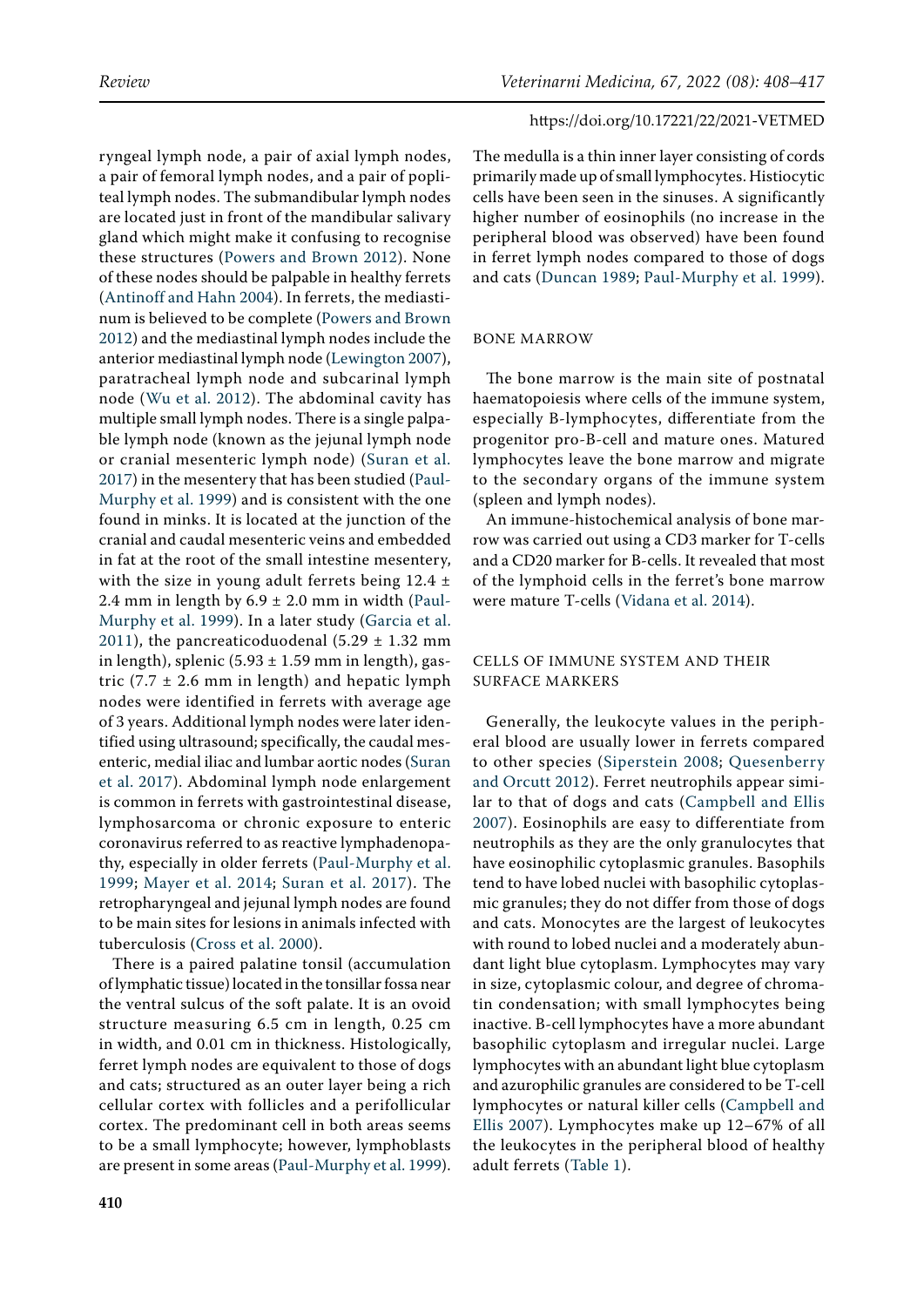| Values      | Knotkova (2017)            | Smith et al. (2015)   |                     |                                  |  |
|-------------|----------------------------|-----------------------|---------------------|----------------------------------|--|
|             | adult animals of mixed sex | adult males           | adult females       | young ferrets $(2-3$ months old) |  |
| Leukocytes  | $2.5 - 10.810^{9}$ /l      | $4.4 - 15.410^{9}$ /l | $4 - 18.210^{9}$ /l | $5.3 - 12.610^{9}$ /l            |  |
| Neutrophils | $0.6 - 7.0 10^{9}$ /l      | $24 - 76%$            | $43 - 78%$          | $46.1 - 76.6\%$                  |  |
| Lymphocytes | $1.7 - 4.7$ $10^{9}/l$     | $12 - 66.6\%$         | $12 - 67%$          | $42.2 - 68.2%$                   |  |
| Eosinophils | $0.1 - 0.810^{9}$ /l       | $0 - 8.5%$            | $0 - 8.5%$          | $2.1 - 6.9\%$                    |  |
| Basophils   | $0 - 0.210\frac{9}{1}$     | $0 - 3%$              | $0 - 2.9%$          | $0 - 1.3%$                       |  |
| Monocytes   | $0 - 0.410^{9}$ /l         | $0 - 8.2%$            | $1 - 6.3\%$         | $0.7 - 4.7\%$                    |  |

<span id="page-3-0"></span>Table 1. Reference leukocyte values in ferrets

Basic data are available concerning cross-reactive reagents with ferret lymphocytes ([Albrecht et al.](#page-6-5)  [2018](#page-6-5); [Wong et al. 2019\)](#page-9-8). Currently, there is only one commercially available IgG antibody that is specific to ferrets (Kirkegaard & Perry Laboratories, Gaithersburg, MD, USA). It is usable for studies with samples of fresh lymphocytes, thus limited in applicability for clinical practice ([Coleman 1997](#page-6-12)). The surface markers of ferret lymphocytes have been defined using the heterologous antibodies [\(Table 2\)](#page-3-1). Lymphocytes include T-cells and B-cells. T-lymphocytes differentiate into helper (Th) lymphocytes and cytotoxic (Tc) lymphocytes. The first study identifying antibodies valuable for the detection of ferret lymphocytes was undertaken in 1997 – the recognition of T-lymphocytes and B-lymphocytes was successful using the polyclonal rabbit anti-human CD3 antibody and monoclonal mouse anti-

<span id="page-3-1"></span>Table 2. Antibodies cross-reacting with ferret lymphocytes

| Antibody              | Clone                                   | Source            | Dilution        | Reference                                                                                 |
|-----------------------|-----------------------------------------|-------------------|-----------------|-------------------------------------------------------------------------------------------|
| CD3                   | Rabbit anti-human Pab** A0452           | Dako, USA         | $\rm N/A^{***}$ | Ammersbach et al. (2008); Gupta<br>et al. (2010); Ingrao et al. (2014)                    |
| CD3                   | Rabbit anti-human Pab**                 | Dako, Denmark     | 1:100           | Hammer et al. (2007);<br>Coleman (1997)                                                   |
| CD3                   | Mouse anti-human Mab*                   | Dako, Japan/USA   | 1:25            | Onuma et al. (2008);<br>Blomme et al. (1999)                                              |
| CD3                   | Mouse anti-human Mab* F7.2.38           | Dako, Denmark     | 1:100           | Hammer et al. (2007)                                                                      |
| CD3                   | Mouse anti-human Mab* PS1               | Novocastra, UK    | 1:100           | Hammer et al. (2007)                                                                      |
| $CD79\alpha$          | Mouse anti-human Mab* HM57              | Dako, USA/Denmark | 1:100           | Ammersbach et al. (2008); Hammer<br>et al. (2007); Coleman (1997); Gupta<br>et al. (2010) |
| $CD79\alpha$          | Anti-human                              | Dako, Japan       | 1:25            | Onuma et al. (2008)                                                                       |
| <b>BLA.36</b>         | A27-42                                  | BioGenex, USA     | $N/A***$        | Ammersbach et al. (2008)                                                                  |
| <b>BLA.36</b>         | $N/A***$                                | Dako, USA         | 1:10            | Blomme et al. (1999)                                                                      |
| CD45RO                | Mouse anti-human Mab <sup>*</sup> UCHL1 | Dako, Denmark     | 1:20            | Hammer et al. (2007)                                                                      |
| CD45                  | Mouse anti-human Mab* 2B11              | Dako, Denmark     | 1:20            | Hammer et al. (2007)                                                                      |
| CD30                  | Mouse anti-human Mab* Ber-H2            | Dako, Denmark     | 1:20            | Hammer et al. (2007)                                                                      |
| Bcl <sub>2</sub>      | Mouse anti-human Mab* 124               | Dako, Denmark     | 1:80            | Hammer et al. (2007)                                                                      |
| Bcl10                 | Mouse anti-human Mab* 151               | Dako, Denmark     | 1:20            | Hammer et al. (2007)                                                                      |
| $MUM-1$               | Mouse anti-human Mab* MUM1              | Dako, Denmark     | $N/A***$        | Hammer et al. (2007)                                                                      |
| Vimentin              | Mouse anti-swine Mab* V9                | Dako, Denmark     | 1:1000          | Hammer et al. (2007)                                                                      |
| Ki-67                 | Mouse anti-human Mab* M1B-1             | Dako, Denmark     | 1:40            | Hammer et al. (2007)                                                                      |
| P <sub>53</sub>       | Rabbit Pab** CM1                        | Novocastra, UK    | 1:80            | Hammer et al. (2007)                                                                      |
| $\lambda$ light chain | Rabbit anti-human Pab** A0193           | Dako, USA         | $N/A***$        | Gupta et al. (2010)                                                                       |

\*Mab = monoclonal antibody; \*\*Pab = polyclonal antibody; \*\*\*N/A = not known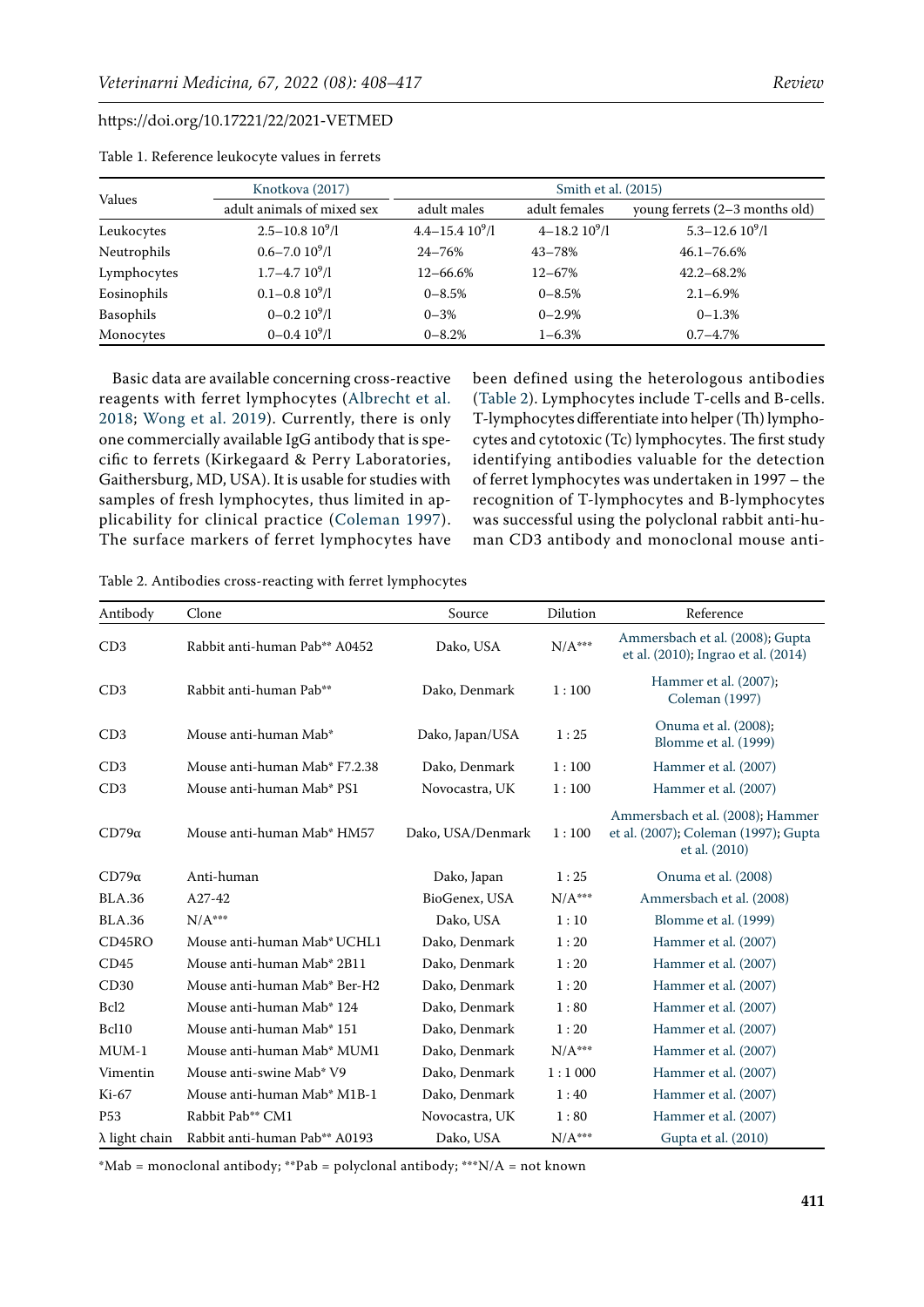human CD79α antibody ([Coleman 1997](#page-6-12)). Since that time, various clones of antibodies have been used: for CD79α clone CB3-1 ([Kirchenbaum and Ross 2017](#page-7-17)) and clone HM47 –PerCP-Cy5.5, eBioscience, San Diego, CA, USA ([Music et al. 2016](#page-8-13)) were used, and for CD3 clone PC3/188A –FITC and AlexaFluor 647, Santa Cruz Biotechnology, Santa Cruz, CA, USA were used ([Music et al. 2016\)](#page-8-13). They recognise the intracellular epitope on the conserved region of a cell, therefore, they are considered to be analogous. This epitope is present on cells from early development to late maturation, which makes it possible to mark all the stages of the T- and B-lymphocytes ([Fox](#page-6-15)  [1999b](#page-6-15)). B-lymphocytes can be further recognised by polyclonal *kappa* and *lambda* light chain immunoglobulin antibodies ([Kirchenbaum and Ross](#page-7-17)  [2017](#page-7-17)). Ferret T-lymphocytes can also be marked with the anti-human CD8 (clone OKT8 – eFluor 450; eBioscience, San Diego, CA, USA) along with Thy 1.1 (clone OX-7) antibodies ([Rutigliano](#page-8-14)  [et al. 2008;](#page-8-14) [Music et al. 2016\)](#page-8-13). [Cheng et al. \(2013\)](#page-6-16) produced monoclonal ferret-specific antibodies for their study of cellular and humoral immune responses concerning influenza vaccines. In this study, the ferret specific monoclonal antibodies CD8 and CD5 were created by immunisation of BALB/c mice with ferret thymocytes. CD4 was produced from hybridoma cells from mice splenocytes that were immunised with a recombinant ferret CD4 protein. The CD4 antibody was additionally created for its study purpose from female BALB/c mice ([DiPiazza](#page-6-17)  [et al. 2016](#page-6-17)). In a different study, a monoclonal antibody that recognised ferret CD4 (clone 02 – PE; Sino Biological Inc., Beijing, P.R. China) was used [\(Music](#page-8-13)  [et al. 2016](#page-8-13)). Recently, a specific anti-ferret monoclonal CD4 (FeCD4) antibody has been developed [\(Layton et al. 2017](#page-7-18)). The first study combining the use of CD4 and CD8 antibodies in order to differentiate between the subset of T-lymphocytes was carried out in 2016 ([DiPiazza et al. 2016](#page-6-17)). It was found that, in ferret tissues (except the spleen), the CD4 to CD8 ratio was approximately 2 : 1. In the same study, B-cells were identified using a polyclonal antibody, recognising ferret IgA, IgM and IgG isotypes as well as CD20 and CD79α.

## LYMPHOCYTE TRANSFORMATION ASSAY

Lymphocytes play a role in the adaptive immune response, which emerges when triggered by an antigenic stimulus. One of the crucial functions of lymphocytes is to respond to antigenic stimulation with proliferation. In physiological situations, lymphocytes start to synthesise the DNA after cross-linking their antigen receptor followed by recognition of the antigen. The same response can be evoked *in vitro* by polyclonal activators – mitogens ([Crevel 2005](#page-6-18)). Little information about ferret lymphocyte reactivity to mitogens is available due to the scarcity of their cross-reactive reagents. In ferrets, concanavalin A (ConA), phytohaemagglutinin (PHA), and pokeweed mitogen (PWM) can trigger the proliferation of lymphocytes ([Kauffman](#page-7-19) [et al. 1978](#page-7-19)) with PHA being the least toxic for ferret lymphocytes [\(von Messling et al. 2003](#page-9-9)).

For the lymphocyte transformation assay (LTA) in ferrets, foetal bovine serum (FBS) is used. Peripheral blood mononuclear cells are isolated and incubated for 2–5 days for mitogen response and 4–8 days for specific antigens. The mitogen response is the greatest on day 2 for ConA and PHA, and on day 3 for PWM. The proliferative responses are maximal on day 5. It was suggested that the response in the lymphocytes in the spleen is the same as in the peripheral ones, but they are rather T-lymphocytes than B-lymphocytes ([Kauffman](#page-7-19) [et al. 1978](#page-7-19)). Another study showed poor mitogen response of splenic lymphocytes ([McLaren and](#page-7-20) [Butchko 1978\)](#page-7-20). Later on, variables of the lymphocyte transformation assay (LTA) on ferrets were used to study innate and adaptive immune responses. As an example, the lymphocyte transformation response was studied for *Mycobacterium bovis* and *M*. *avium* infections with an increase in the response for *M. bovis* infection only ([Cross et al.](#page-6-9) [2000\)](#page-6-9). Another LTA for ferret mononuclear leukocytes was performed by [von Messling et al. \(2003\)](#page-9-9), where a different response was seen by comparing the innate and acquired immunity.

#### IMMUNOGLOBULINS

Immunoglobulins (Igs) or antibodies are proteins used by the immune system to recognise and destruct pathogens. These are part of the humoral immune response as they detect part of the microbe called an antigen. In ferrets, five immunoglobulin isotypes were identified (IgM, IgG, IgE, IgA, and IgD). All but IgD were found to be homologous in sequence to human and canine isotypes ([Wong](#page-9-10)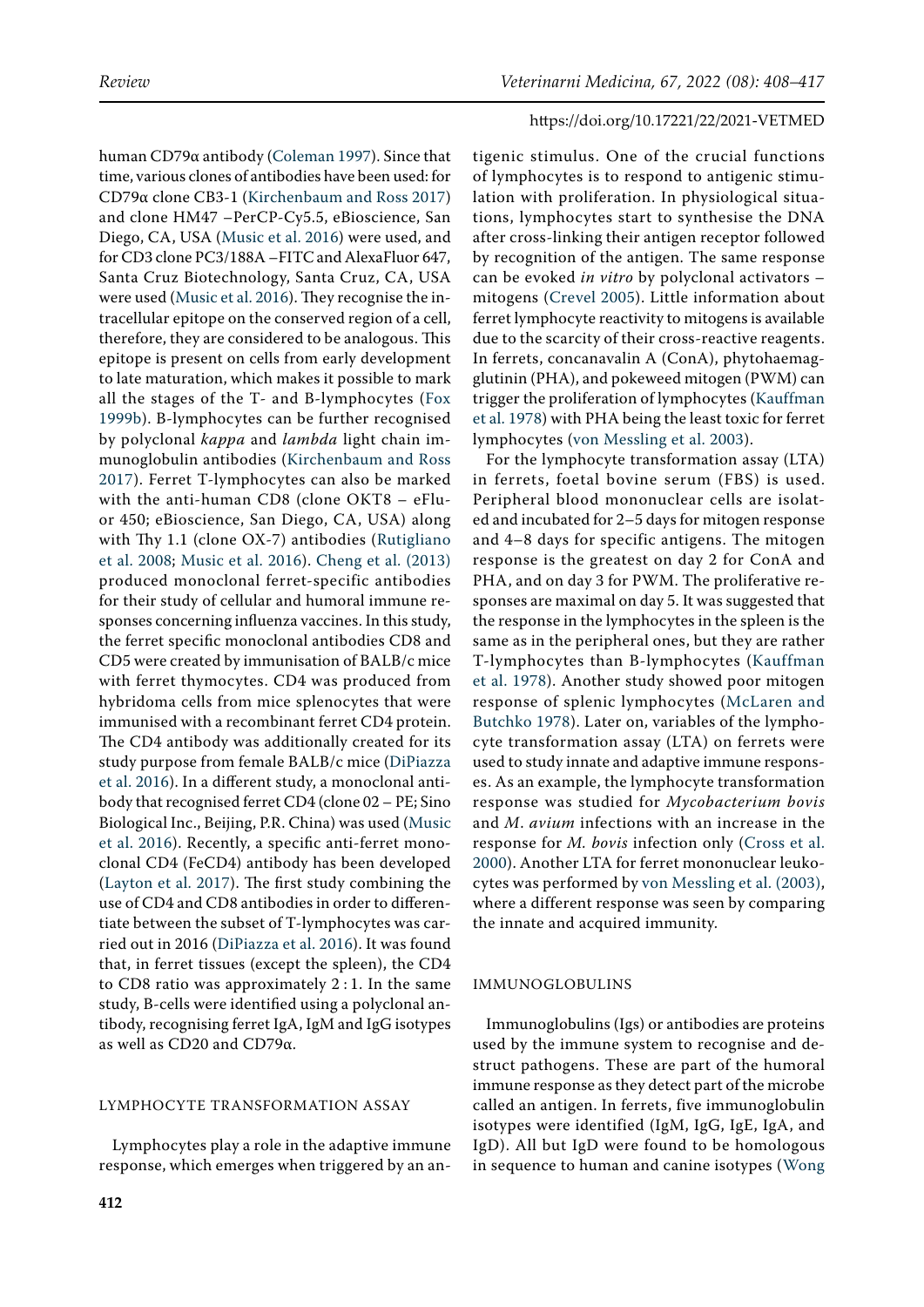[et al. 2020\)](#page-9-10). So far, only one subclass of IgG has been identified in ferrets ([Wong et al. 2019\)](#page-9-8) when compared to four IgG subclasses in minks and other carnivores ([Tabel and Ingram 1972\)](#page-9-11). The estimated molecular weights of the immunoglobulin gamma, alpha, and mu heavy chains are 54 kDa, 69 kDa and 83 kDa, respectively ([Martel and Aasted 2009](#page-7-21)). For ferret IgG, IgM, and IgA, cross-reacting polyclonal antibodies were identified; a rabbit antibody prepared to mink IgG [\(Aasted 1989](#page-6-19)), a rabbit antihuman IgM (Dako, Glostrup, Denmark; A0425), and a goat antibody prepared to canine IgA (AbD Serotec, Oxford, UK; AAI31) ([Martel and Aasted](#page-7-21)  [2009\)](#page-7-21).

#### VIRAL-INDUCED IMMUNOSUPPRESSION

The ferret's place in virology research has mostly been seen in vaccine development ([Pearson and](#page-8-15)  [Gorham 1999](#page-8-15); [Shoji et al. 2009](#page-8-16); [Pillet et al. 2011](#page-8-17); [Cameron et al. 2012](#page-6-4); [Oh and Hurt 2016](#page-8-18); [Stittelaar](#page-8-19)  [et al. 2016;](#page-8-19) [Chan et al. 2018](#page-6-20)) and in studies of various viral diseases ([Parker et al. 2013](#page-8-20)), especially SARS infections, where transmission among animal groups ([Martina et al. 2003](#page-7-22)), the clinical progression and evaluation of treatments ([Chu et al. 2008](#page-6-21)) have been evaluated. The most recent focus is being seen in COVID-19 ([Gollakner and Capua 2020](#page-7-5); [Kim et al.](#page-7-6)  [2020](#page-7-6); [Shi et al. 2020\)](#page-8-21). It became obvious in the early 1900s that ferrets can suffer from diseases similar to those of humans; specifically, the first research studies involving ferrets were focused on the influenza virus ([Pyle 1940;](#page-8-22) [Maher and DeStefano 2004](#page-7-23); [Jin et al. 2007;](#page-7-24) [Matsuoka et al. 2009](#page-7-25); [Belser et al.](#page-6-3)  [2011;](#page-6-3) [Otte et al. 2016](#page-8-3); [Albrecht et al. 2018\)](#page-6-5).

Influenza virus infections in ferrets have been widely studied and it is implied that the infection does not induce changes in the lymphocyte transformation ([Kauffman et al. 1978](#page-7-19)). In bronchoalveolar lavage (BAL) of ferrets infected with influenza, a positive staining of anti-mouse CD44 clone IM7 (trait of T-cell activation) appeared. The same study showed positive staining of antimouse CD11b (clone M1/70-FITC; eBioscience, San Diego, CA, USA). Lymphocytes (marked with CD8 and Thy 1.1) followed by monocytes (marked with CD11b) ([Rutigliano et al. 2008](#page-8-14)) were the predominant cells in inflammatory BAL.

Ferrets are susceptible to canine distemper virus. In ferrets, 100% mortality rates have been reported

with acute onset ([Perpinan et al. 2008\)](#page-8-23). Prevalence depends on the area and rate of the vaccinated animals ([Perpinan et al. 2008](#page-8-23); [Wyllie et al. 2016](#page-9-12)). It is known that the distemper virus causes the fatal suppression of the cell mediated immune response [\(von Messling et al. 2003](#page-9-9)). The initial infection occurs in the epithelial cells and primary replication takes place in the lymphatic tissue of the respiratory tract [\(von Messling et al. 2003](#page-9-9)). A study was carried out to monitor changes in the cell-mediated immune response caused by distemper in ferrets [\(Kauffman et al. 1982\)](#page-7-26). A significant decrease in the lymphocyte transformation activity in LTA was observed starting on day 5 and reaching the maximal decrease on days 8–11 followed by a steady function increase with full recovery on days 23–30 after the inoculation. Serious lymphopenia was observed in all the ferrets during infection ([Kauffman et al.](#page-7-26) [1982\)](#page-7-26).

## IMMUNOSUPPRESSION AND OTHER INFECTIOUS DISEASES IN FERRETS

Studies of the ferret's immune system function regarding various infectious diseases, especially *Helicobacter pylori* infections ([Fox et al. 1990](#page-6-1); [Clyne et al. 2000](#page-6-2); [Swennes and Fox 2014\)](#page-9-0), Crohn's disease together with the still unclear pathogenesis of inflammatory bowel disease [\(Osborne et al. 1993](#page-8-24); [Warren and Watkins 1994\)](#page-9-13) and the inflammatory reaction of the ferret's immune system in bronchial asthma [\(Szelenyi 2000](#page-9-14)) have been published.

## **Conclusion**

Despite the fact that a large amount of new information about the organs and cells of the ferret immune system can be accessed, certain important facts are still absent.

Moreover, the lack of verified and time-proved immunological assays hinders the understanding of immune responses in ferrets. Recent years have brought a decent number of various reagents applicable for laboratory experiments with ferret lymphocytes and for new polyclonal antibodies cross-reacting with ferret immunoglobulins. The practical use of those reagents opens new horizons for basic research as well as for practical use in clinical immunology.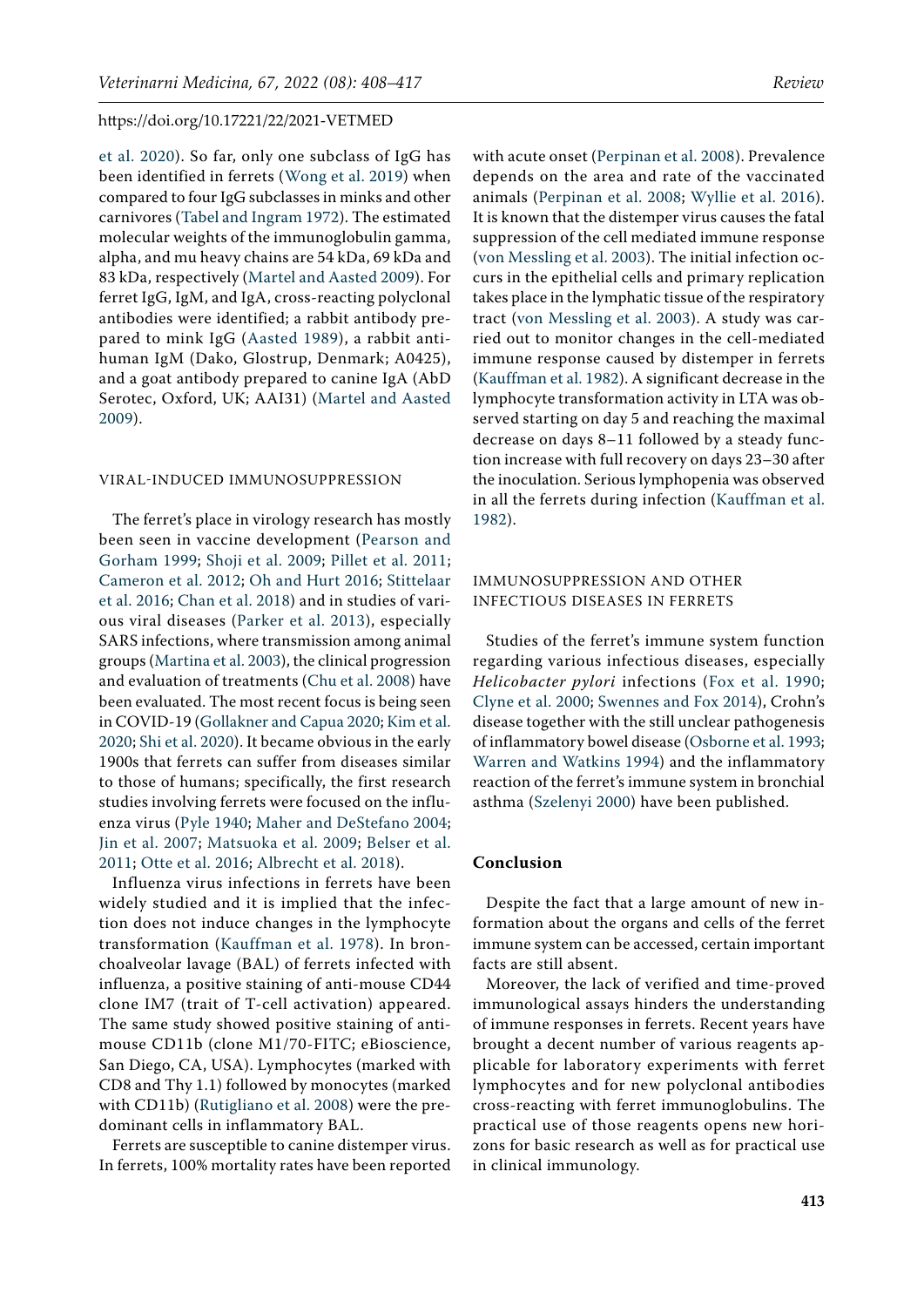## **Acknowledgement**

The authors would like to thank all the family and friends for moral support and patience.

# **Conflict of interest**

The authors declare no conflict of interest.

# **REFERENCES**

- <span id="page-6-19"></span>Aasted B. Mink infected with Aleutian disease virus have an elevated level of CD8-positive T-lymphocytes. Vet Immunol Immunopathol. 1989 Mar;20(4):375-85.
- <span id="page-6-5"></span>Albrecht RA, Liu WC, Sant AJ, Tompkins SM, Pekosz A, Meliopoulos V, Cherry S, Thomas PG, Schultz-Cherry S. Moving forward: Recent developments for the ferret biomedical research model. mBio. 2018 Jul 17;9(4): e01113-8.
- <span id="page-6-13"></span>Ammersbach M, Delay J, Caswell JL, Smith DA, Taylor WM, Bienzle D. Laboratory findings, histopathology, and immunophenotype of lymphoma in domestic ferrets. Vet Pathol. 2008 Sep;45(5):663-73.
- <span id="page-6-8"></span>Antinoff N, Hahn K. Ferret oncology: Diseases, diagnostics, and therapeutics. Vet Clin North Am Exot Anim Pract. 2004 Sep;7(3):579-625.
- <span id="page-6-3"></span>Belser JA, Katz JM, Tumpey TM. The ferret as a model organism to study influenza A virus infection. Dis Model Mech. 2011 Sep;4(5):575-9.
- <span id="page-6-14"></span>Blomme EA, Foy SH, Chappell KH, La Perle KM. Hypereosinophilic syndrome with Hodgkin's-like lymphoma in a ferret. J Comp Pathol. 1999 Feb;120(2):211-7.
- <span id="page-6-4"></span>Cameron MJ, Kelvin AA, Leon AJ, Cameron CM, Ran L, Xu L, Chu YK, Danesh A, Fang Y, Li Q, Anderson A, Couch RC, Paquette SG, Fomukong NG, Kistner O, Lauchart M, Rowe T, Harrod KS, Jonsson CB, Kelvin DJ. Lack of innate interferon responses during SARS coronavirus infection in a vaccination and reinfection ferret model. PLoS One. 2012;7(9):e45842.
- <span id="page-6-11"></span>Campbell TW, Ellis CK. Avian and exotic animal hematology and cytology. In: Campbell TW, Ellis CK, editors. Hematology of small mammals. 3<sup>rd</sup> ed. Iowa, USA: Blackwell Publishing; 2007. p. 113-38.
- <span id="page-6-20"></span>Chan KF, Carolan LA, Druce J, Chappell K, Watterson D, Young P, Korenkov D, Subbarao K, Barr IG, Laurie KL, Reading PC. Pathogenesis, humoral immune responses, and transmission between cohoused animals in a ferret model of human respiratory syncytial virus infection. J Virol. 2018 Jan 30;92(4):e01322-17.

## https://doi.org/10.17221/22/2021-VETMED

- <span id="page-6-16"></span>Cheng X, Zengel JR, Suguitan AL Jr, Xu Q, Wang W, Lin J, Jin H. Evaluation of the humoral and cellular immune responses elicited by the live attenuated and inactivated influenza vaccines and their roles in heterologous protection in ferrets. J Infect Dis. 2013 Aug 15;208(4):594-602.
- <span id="page-6-21"></span>Chu YK, Ali GD, Jia F, Li Q, Kelvin D, Couch RC, Harrod KS, Hutt JA, Cameron C, Weiss SR, Jonsson CB. The SARS-CoV ferret model in an infection-challenge study. Virology. 2008 Apr 25;374(1):151-63.
- <span id="page-6-2"></span>Clyne M, Ocroinin T, Suerbaum S, Josenhans C, Drumm B. Adherence of isogenic flagellum-negative mutants of Helicobacter pylori and Helicobacter mustelae to human and ferret gastric epithelial cells. Infect Immun. 2000 Jul;68(7):4335-9.
- <span id="page-6-12"></span>Coleman LA. Immunophenotypic characterization of lymphoid tissue and lymphoproliferative disease in ferrets (Mustela putorious furo) [Master's thesis]. Cambridge, Massachusetts, USA: Massachusetts Institute of Technology; 1997.
- <span id="page-6-18"></span>Crevel R. Lymphocyte proliferation. In: Vohr HW, editor. Encyclopedic reference of immunotoxicology. Berlin, Heidelberg: Springer; 2005. p. 401-5.
- <span id="page-6-9"></span>Cross ML, Labes RE, Mackintosh CG. Oral infection of ferrets with virulent Mycobacterium bovis or Mycobacterium avium: Susceptibility, pathogenesis and immune response. J Comp Pathol. 2000 Jul;123(1):15-21.
- <span id="page-6-17"></span>DiPiazza A, Richards K, Batarse F, Lockard L, Zeng H, Garcia-Sastre A, Albrecht RA, Sant AJ. Flow cytometric and cytokine ELISpot approaches to characterize the cellmediated immune response in ferrets following influenza virus infection. J Virol. 2016 Aug 12;90(17):7991-8004.
- <span id="page-6-10"></span>Duncan JR. The lymph nodes. In: Cowell RL, Tyler RD, editors. Diagnostic cytology of the dog and cat. Santa Barbara, USA: American Veterinary Publications; 1989. p. 94.
- <span id="page-6-7"></span>Ellis C. Ferrets. In: Birchard SJ, Sherding RG, editors. Saunders' manual of small animal practice. 3rd ed. St. Louis, MO, USA: Saunders Elsevier; 2006. p. 1816-57.
- <span id="page-6-6"></span>Evans EH, An QN. Anatomy of the ferret. In: Fox JG, editor. Biology and diseases of the ferret. 2nd ed. Philadelphia, USA: Williams & Wilkins; 1999. p. 19-69.
- <span id="page-6-1"></span>Fox JG, Correa P, Taylor NS, Lee A, Otto G, Murphy JC, Rose R. Helicobacter mustelae-associated gastritis in ferrets. An animal model of Helicobacter pylori gastritis in humans. Gastroenterology. 1990 Aug;99(2):352-61.
- <span id="page-6-0"></span>Fox JG. Taxonomy, history, and use. In: Fox JG, editor. Biology and diseases of the ferret. 2<sup>nd</sup> ed. Philadelphia, USA: Williams & Wilkins; 1999a. p. 3-8.
- <span id="page-6-15"></span>Fox JG. Normal clinical and biologic parameters. In: Fox JG, editor. Biology and diseases of the ferret.  $2<sup>nd</sup>$  ed. Philadelphia, USA: Williams & Wilkins; 1999b. p. 183-210.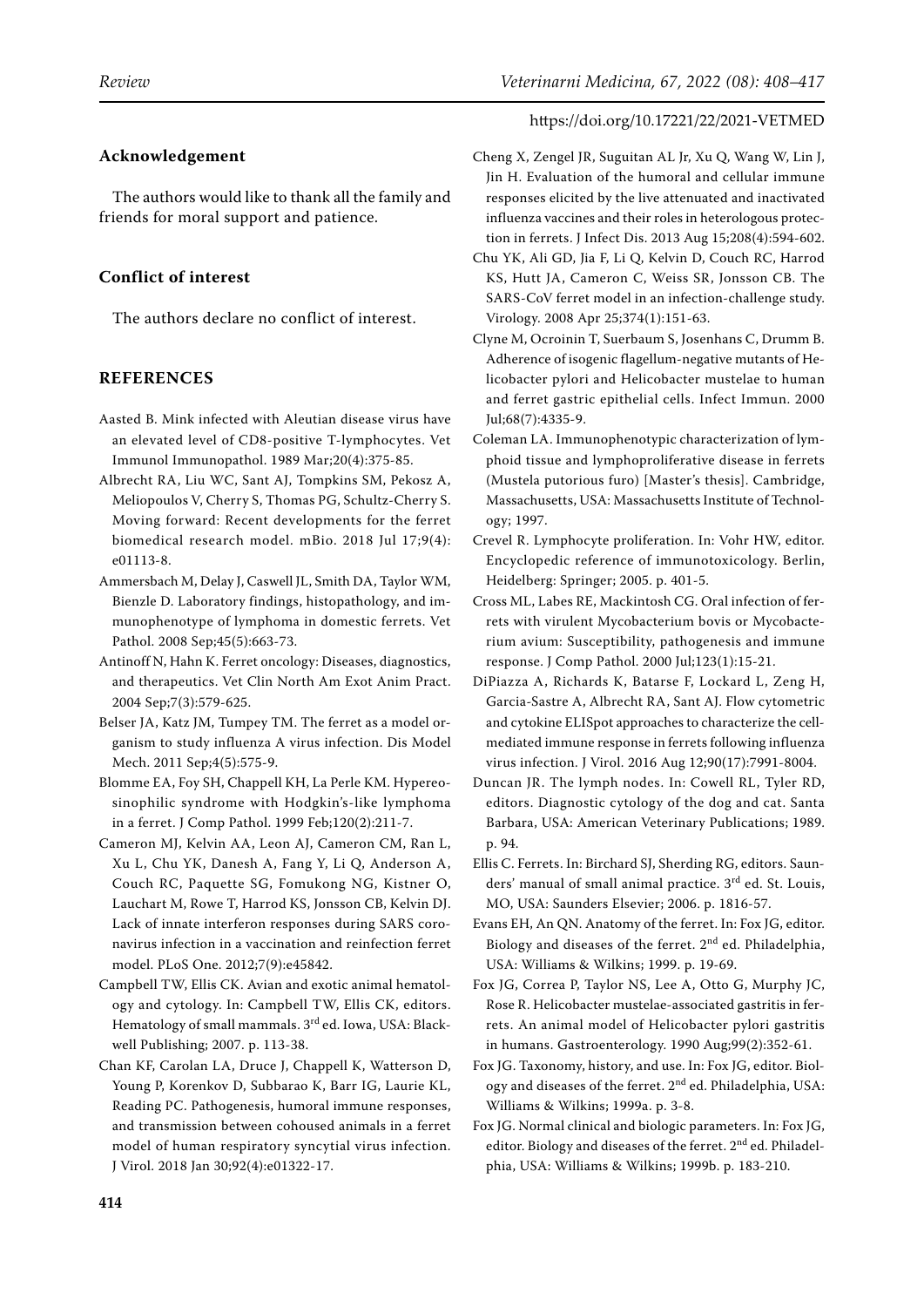- <span id="page-7-7"></span>Fox JG. Normal clinical and biological parameters. In: Fox JG, Marini RP, editors. Biology and diseases of ferret. 3rd ed. Iowa, USA: Wiley Blackwell; 2014. p. 157-85.
- <span id="page-7-4"></span>Fujishiro T, Honjo M, Kawasaki H, Asaoka R, Yamagishi R, Aihara M. Structural changes and astrocyte response of the lateral geniculate nucleus in a ferret model of ocular hypertension. Int J Mol Sci. 2020 Feb 17;21(4):1339.
- <span id="page-7-12"></span>Garcia DAA, Silva LCS, Lange RR, Froes TR. Anatomia ultrassonografica dos linfonodos abdominais de furoes europeus higidos [Ultrasonographic anatomy of abdominal lymph nodes in the normal ferret]. Pesq Vet Bras. 2011;31(12):1129-32. Spanish.
- <span id="page-7-5"></span>Gollakner R, Capua I. Is COVID-19 the first pandemic that evolves into a panzootic? Vet Ital. 2020 Apr 24;56(1): 11-2.
- <span id="page-7-14"></span>Gupta A, Gumber S, Schnellbacher R, Bauer RW, Gaunt SD. Malignant B-cell lymphoma with Mott cell differentiation in a ferret (Mustela putorius furo). J Vet Diagn Invest. 2010 May;22(3):469-73.
- <span id="page-7-16"></span>Hammer AS, Williams B, Dietz HH, Hamilton-Dutoit SJ. High-throughput immunophenotyping of 43 ferret lymphomas using tissue microarray technology. Vet Pathol. 2007 Mar;44(2):196-203.
- <span id="page-7-15"></span>Ingrao JC, Eshar D, Vince A, Lee-Chow B, Nykamp S, De-Lay J, Smith D. Focal thoracolumbar spinal cord lymphosarcoma in a ferret (Mustela putorius furo). Can Vet J. 2014 Jul;55(7):667-71.
- <span id="page-7-24"></span>Jin H, Manetz S, Leininger J, Luke C, Subbarao K, Murphy B, Kemble G, Coelingh KL. Toxicological evaluation of live attenuated, cold-adapted H5N1 vaccines in ferrets. Vaccine. 2007 Dec 17;25(52):8664-72.
- <span id="page-7-19"></span>Kauffman CA, Schiff GM, Phair JP. Influenza in ferrets and guinea pigs: Effect on cell-mediated immunity. Infect Immun. 1978 Feb;19(2):547-52.
- <span id="page-7-26"></span>Kauffman CA, Bergman AG, O'Connor RP. Distemper virus infection in ferrets: An animal model of measles-induced immunosuppression. Clin Exp Immunol. 1982 Mar;47(3): 617-25.
- <span id="page-7-2"></span>Kawasaki H, Crowley JC, Livesey FJ, Katz LC. Molecular organization of the ferret visual thalamus. J Neurosci. 2004 Nov 3;24(44):9962-70.
- <span id="page-7-6"></span>Kim YI, Kim SG, Kim SM, Kim EH, Park SJ, Yu KM, Chang JH, Kim EJ, Lee S, Casel MAB, Um J, Song MS, Jeong HW, Lai VD, Kim Y, Chin BS, Park JS, Chung KH, Foo SS, Poo H, Mo IP, Lee OJ, Webby RJ, Jung JU, Choi YK. Infection and rapid transmission of SARS-CoV-2 in ferrets. Cell Host Microbe. 2020 May 13;27(5):704-9.
- <span id="page-7-17"></span>Kirchenbaum GA, Ross TM. Generation of monoclonal antibodies against immunoglobulin proteins of the domestic ferret (Mustela putorius furo). J Immunol Res. 2017;2017:5874572.
- <span id="page-7-13"></span>Knotkova Z. Laboratorni metody – Hematologie [Laboratory methods – Haematology]. In: Knotek Z, editor. Nemoci zajmovych zvirat – Drobni savci [Diseases of companion animals – Small mammals]. Praha: Profi Press s.r.o.; 2017. p. 280-5.Czech.
- <span id="page-7-10"></span>Ko J, Marini RP. Anesthesia and analgesia in ferrets. In: Fish R, Danneman PJ, Brown M, Karas A, editors. Anesthesia and analgesia in laboratory animals. London: Academic Press; 2011. p. 449-55.
- <span id="page-7-18"></span>Layton DS, Xiao X, Bentley JD, Lu L, Stewart CR, Bean AG, Adams TE. Development of an anti-ferret CD4 monoclonal antibody for the characterisation of ferret T lymphocytes. J Immunol Methods. 2017 May;444:29-35.
- <span id="page-7-9"></span>Lennox AM. The anemic ferret: Where to go when the answer isn't obvious. Proceedings of NAVC Conference 2012: Small Animal & Exotics Proceedings; 2012 Jan 14-18; Orlando, FL, USA. p. 1468.
- <span id="page-7-11"></span>Lewington JH. Classification, history and current status of ferrets. In: Lewington JH, editor. Ferret husbandry, medicine and surgery. 2<sup>nd</sup> ed. Edinburgh: Saunders Elsevier; 2007. p. 3-14.
- <span id="page-7-1"></span>Liang C, Rounds NK, Dong E, Stevens SY, Shite J, Qin F. Alterations by norepinephrine of cardiac sympathetic nerve terminal function and myocardial beta-adrenergic receptor sensitivity in the ferret: Normalization by antioxidant vitamins. Circulation. 2000 Jul 4;102(1):96-103.
- <span id="page-7-3"></span>Lu K, Liu W, Zan P, David SV, Fritz JB, Shamma SA. Implicit memory for complex sounds in higher auditory cortex of the ferret. J Neurosci. 2018 Nov 14;38(46):9955-66.
- <span id="page-7-23"></span>Maher JA, DeStefano J. The ferret: An animal model to study influenza virus. Lab Anim (NY). 2004 Oct;33(9):50-3.
- <span id="page-7-21"></span>Martel CJ, Aasted B. Characterization of antibodies against ferret immunoglobulins, cytokines and CD markers. Vet Immunol Immunopathol. 2009 Dec 15;132(2-4):109-15.
- <span id="page-7-22"></span>Martina BE, Haagmans BL, Kuiken T, Fouchier RA, Rimmelzwaan GF, Van Amerongen G, Peiris JS, Lim W, Osterhaus AD. Virology: SARS virus infection of cats and ferrets. Nature. 2003 Oct 30;425(6961):915.
- <span id="page-7-25"></span>Matsuoka Y, Lamirande EW, Subbarao K. The ferret model for influenza. Curr Protoc Microbiol. 2009 May;Chapter 15: Unit 15G.2.
- <span id="page-7-8"></span>Mayer J, Erdman SE, Fox JG. Diseases of the hematopoietic system. In: Fox JG, Marini RP, editors. Biology and diseases of ferret. 3rd ed. Iowa, USA: Wiley Blackwell; 2014. p. 311-34.
- <span id="page-7-0"></span>Mayer J, Marini RP, Fox JG. Biology in diseases of ferrets. In: Fox JG, editor. Laboratory animal medicine. 3<sup>rd</sup> ed. London: Academic Press; 2015. p. 577-621.
- <span id="page-7-20"></span>McLaren C, Butchko GM. Regional T- and B-cell responses in influenza-infected ferrets. Infect Immun. 1978 Oct; 22(1):189-94.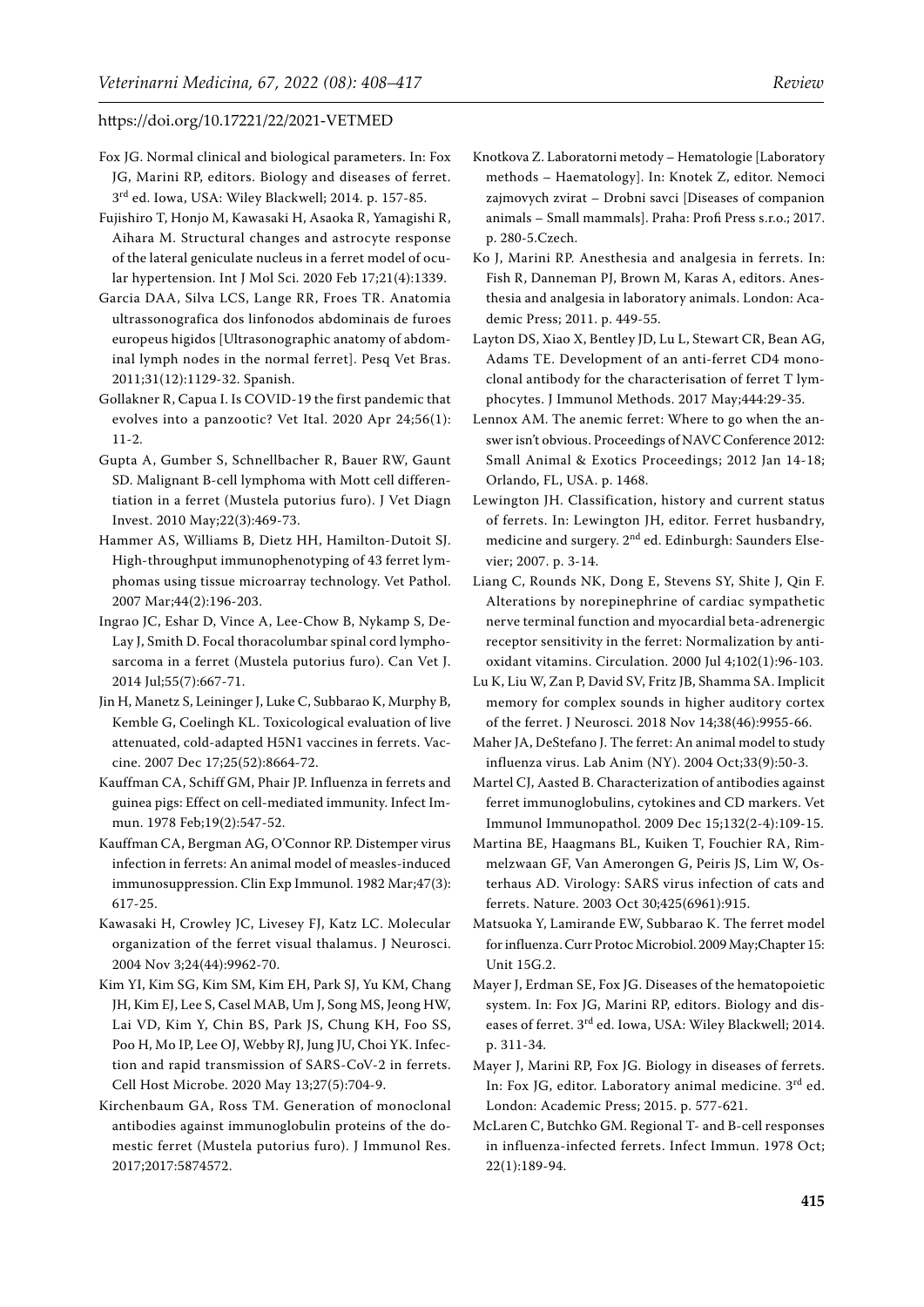- <span id="page-8-1"></span>Morgan JP, Travers KE. Use of ferret in cardiovascular research. In: Fox JG, editor. Biology and diseases of the ferret. 2nd ed. Philadelphia: Williams & Wilkins; 1999. p. 499-510.
- <span id="page-8-13"></span>Music N, Reber AJ, Kim JH, York IA. Peripheral leukocyte migration in ferrets in response to infection with seasonal influenza virus. PLoS One. 2016 Jun 17;11(6):e0157903.
- <span id="page-8-18"></span>Oh DY, Hurt AC. Using the ferret as an animal model for investigating influenza antiviral effectiveness. Front Microbiol. 2016 Feb 4;7:1-12.
- <span id="page-8-12"></span>Onuma M, Kondo H, Ono S, Shibuya H, Sato T. Cytomorphological and immunohistochemical features of lymphoma in ferrets. J Vet Med Sci. 2008 Sep;70(9):893-8.
- <span id="page-8-24"></span>Osborne MJ, Hudson M, Piasecki C, Dhillon AP, Lewis AA, Pounder RE, Wakefield AJ. Crohn's disease and anastomotic recurrence: Microvascular ischaemia and anastomotic healing in an animal model. Br J Surg. 1993 Feb; 80(2):226-9.
- <span id="page-8-3"></span>Otte A, Marriott AC, Dreier C, Dove B, Mooren K, Klingen TR, Sauter M, Thompson KA, Bennett A, Klingel K, van Riel D, McHardy AC, Carroll MW, Gabriel G. Evolution of 2009 H1N1 influenza viruses during the pandemic correlates with increased viral pathogenicity and transmissibility in the ferret model. Sci Rep. 2016 Jun 24;6:28583.
- <span id="page-8-20"></span>Parker L, Gilliland SM, Minor P, Schepelmann S. Assessment of the ferret as an in vivo model for mumps virus infection. J Gen Virol. 2013 Jun;94(Pt 6):1200-5.
- <span id="page-8-5"></span>Parry NM. Overview of ferret lymphoma. Am Vet. 2018; 3(2):12-3.
- <span id="page-8-4"></span>Patterson MM, Fox JG. The laboratory ferret. In: Prescott JS, editor. The clinical chemistry of laboratory animals. 3rd ed. Boca Raton, FL: Taylor & Francis Group; 2017. p. 1950-3.
- <span id="page-8-8"></span>Paul-Murphy J, O'Brien RT, Spaeth A, Sullivan L, Dubielzig RR. Ultrasonography and fine needle aspirate cytology of the mesenteric lymph node in normal domestic ferrets (Mustela putorius furo). Vet Radiol Ultrasound. 1999 May-Jun;40(3):308-10.
- <span id="page-8-15"></span>Pearson RC, Gorham JR. Viral disease models. In: Fox JG, editor. Biology and diseases of the ferret. 2<sup>nd</sup> ed. Philadelphia, USA: Williams & Wilkins; 1999. p. 487-97.
- <span id="page-8-23"></span>Perpinan D, Ramis A, Tomas A, Carpintero E, Bargalla F. Outbreak of canine distemper in domestic ferrets (Mustela putorius furo). Vet Rec. 2008 Aug 23;163(8):246-50.
- <span id="page-8-17"></span>Pillet S, Kobasa D, Meunier I, Gray M, Laddy D, Weiner DB, von Messling V, Kobinger GP. Cellular immune response in the presence of protective antibody levels correlates with protection against 1918 influenza in ferrets. Vaccine. 2011 Sep 9;29(39):6793-801.
- Potter CW, Rees RC, Shore SL, Jennings R, McLaren C. Immunity to influenza in ferrets. IX. Delayed hypersen-

sitivity following infection or immunization with A2/ Hong Kong virus. Microbios. 1974 Jun-Jul;10A Suppl (41):7-21.

- <span id="page-8-6"></span>Powers LV, Brown SA. Basic anatomy, physiology and husbandry. In: Quesenberry K, Carpenter JW, editors. Ferrets, rabbits and rodents: Clinical medicine and surgery. 3<sup>rd</sup> ed. St. Louis, USA: Elsevier Health Sciences; 2012. p. 1-12.
- <span id="page-8-22"></span>Pyle NJ. Use of ferrets in laboratory work and research investigations. Am J Public Health Nations Health. 1940 Jul; 30(7):787-96.
- <span id="page-8-10"></span>Quesenberry KE, Orcutt C. Basic approach to veterinary medicine. In: Quesenberry K, Carpenter JW, editors. Ferrets, rabbits and rodents: Clinical medicine and surgery.  $3<sup>rd</sup>$  ed. St. Louis, USA: Elsevier Health Sciences; 2012. p. 13-26.
- <span id="page-8-14"></span>Rutigliano JA, Doherty PC, Franks J, Morris MY, Reynolds C, Thomas PG. Screening monoclonal antibodies for cross-reactivity in the ferret model of influenza infection. J Immunol Methods. 2008 Jul 20;336(1):71-7.
- <span id="page-8-0"></span>Schumacher WA, Steinbacher TE, Megill JR, Durham SK. A ferret model of electrical-induction of arterial thrombosis that is sensitive to aspirin. J Pharmacol Toxicol Methods. 1996 Feb;35(1):3-10.
- <span id="page-8-2"></span>Schwerin SC, Chatterjee M, Imam-Fulani AO, Radomski KL, Hutchinson EB, Pierpaoli CM, Juliano SL. Progression of histopathological and behavioral abnormalities following mild traumatic brain injury in the male ferret. J Neurosci Res. 2018 Apr;96(4):556-72.
- <span id="page-8-7"></span>Sherrill A, Gorham J. Bone marrow hypoplasia associated with estrus in ferrets. Lab Anim Sci. 1985 Jun;35(3):280-6.
- <span id="page-8-21"></span>Shi J, Wen Z, Zhong G, Yang H, Wang C, Huang B, Liu R, He X, Shuai L, Sun Z, Zhao Y, Liu P, Liang L, Cui P, Wang J, Zhang X, Guan Y, Tan W, Wu G, Chen H, Bu Z. Susceptibility of ferrets, cats, dogs, and other domesticated animals to SARS-coronavirus 2. Science. 2020 May 29;368(6494):1016-20.
- <span id="page-8-16"></span>Shoji Y, Bi H, Musiychuk K, Rhee A, Horsey A, Roy G, Green B, Shamloul M, Farrance CE, Taggart B, Mytle N, Ugulava N, Rabindran S, Mett V, Chichester JA, Yusibov V. Plant-derived hemagglutinin protects ferrets against challenge infection with the A/Indonesia/05/05 strain of avian influenza. Vaccine. 2009 Feb 11;27(7):1087-92.
- <span id="page-8-9"></span>Siperstein LJ. Ferret hematology and related disorders. Vet Clin North Am Exot Anim Pract. 2008 Sep;11(3):535-50.
- <span id="page-8-11"></span>Smith SA, Zimmerman K, Moore DM. Hematology of the domestic ferret (Mustela putorius furo). Vet Clin North Am Exot Anim Pract. 2015 Jan;18(1):1-8.
- <span id="page-8-19"></span>Stittelaar KJ, de Waal L, van Amerongen G, Veldhuis Kroeze EJ, Fraaij PL, van Baalen CA, van Kampen JJ, van der Vries E, Osterhaus AD, de Swart RL. Ferrets as a novel